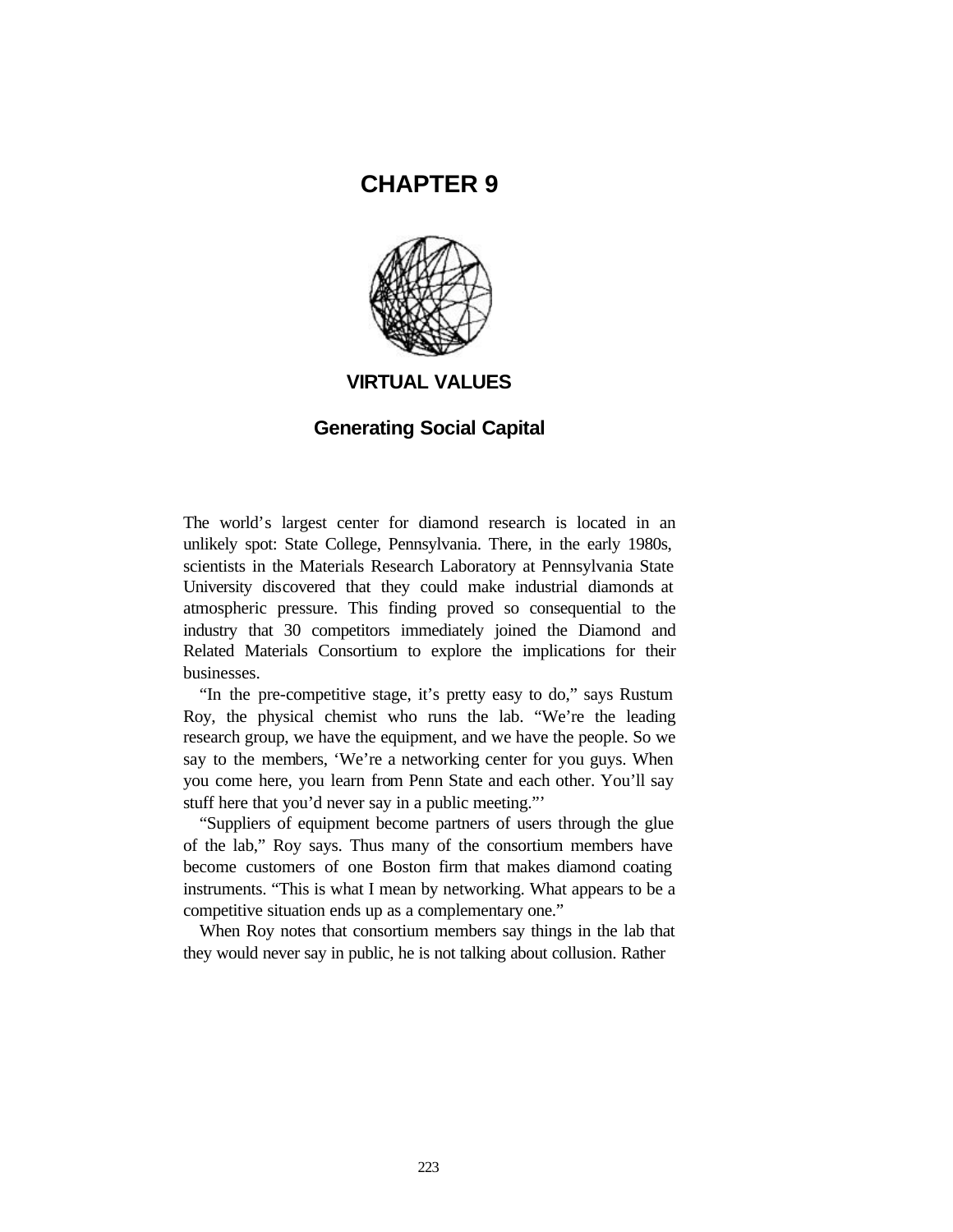he refers to the trust that develops among the members of this virtual team. As trust grows, people confide in one another more and more. They mutually learn from the give and take.

## **Trust in Teams**

Virtual teams respond to the need for quicker, smarter, more flexible work groups in a sea of change. Indeed, these teams are highly adaptive social organizations that can cope with tumultuous complexity—like working with your arch competitors on projects that will benefit you both *and* allow you to compete better against each other. By learning from one another, each of the competitors becomes more skilled at what it does best.

Consider EBC Industries in Erie, Pennsylvania. It is one of small business's best examples of crossing competitive boundaries in the United States. Suffering from annual losses of \$200,000 by the mid-1980s, the company's CEO Harry Brown turned to his competitors in the small metal parts manufacturing industry to solve his business problems. Working together, some 50 firms in and around Erie have teamed up on projects that none can do alone. When they finish the projects, they then return to competing for business that they can carry out by themselves. This alternation between competition and cooperation has proved profitable for the firms involved. Brown's revenues have quadrupled, employment is up, and profits have replaced  $losses.<sup>1</sup>$ 

How can competitors work together? They face even more obstacles to trust than plague virtual teams from the same organization. Yet, boundary-crossing teams overall need more trust than do collocated teams. Without daily face-to-face cues, it is at once both harder to attain and easier to lose. Mistrust slips in between the slender lines of long-distance communication stripped of the nuances of in-person interaction.

Trust is the elixir of group life. Broadly speaking, trust is the belief or confidence in a person or organization's integrity, fairness, and reliability. This "matter of faith" comes from past experience, however brief or extensive. The importance of trust cuts across a team's life cycle: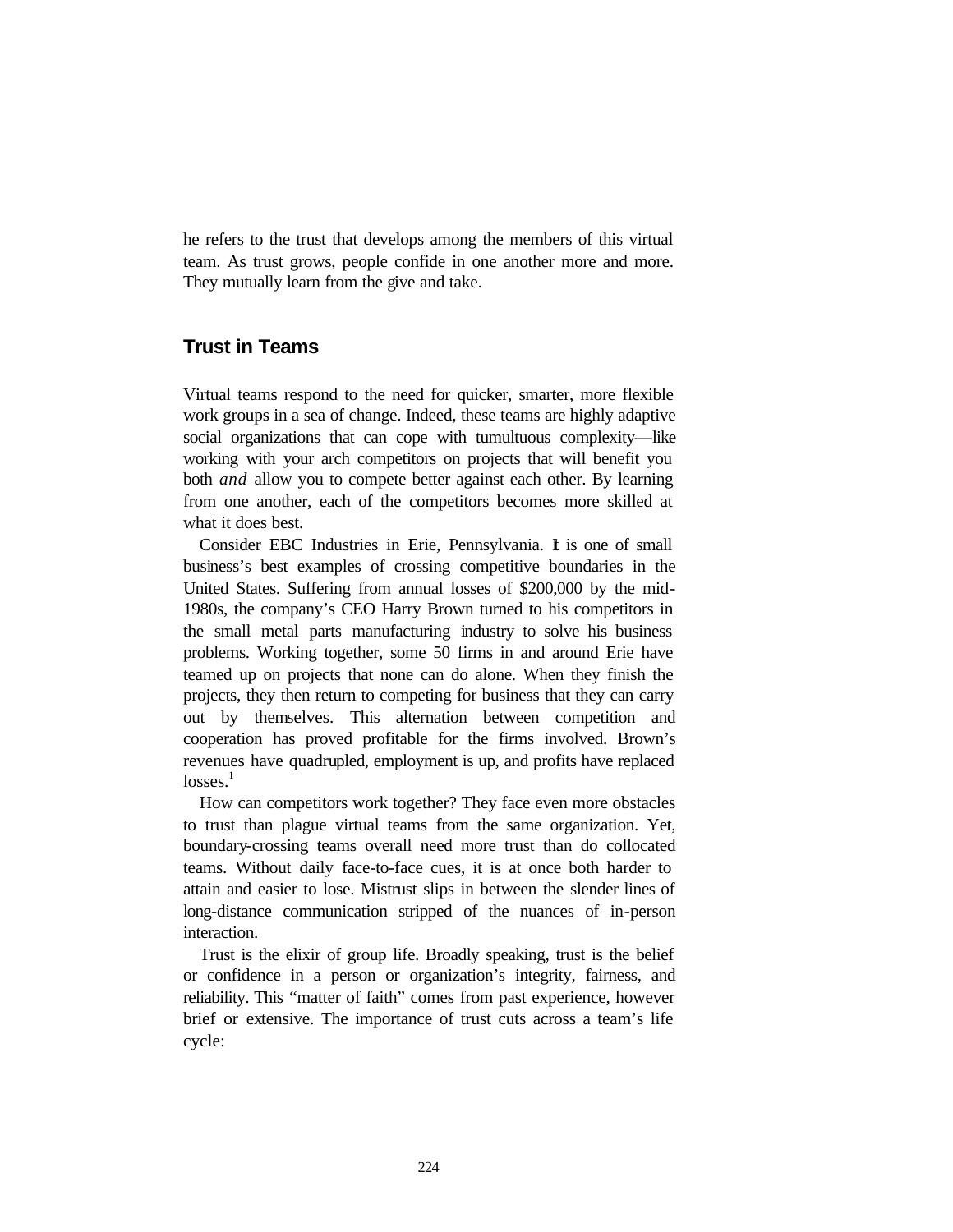- ? A new team requires trust in order to get started.
- ? Trust is the all-purpose grease for the ongoing hard work of the team.
- ? When it ends, a team leaves a legacy of trust (or lack thereof) to the organizational environment from which it came.

A virtual team must pay special attention to building trust at each stage of its development. All other things being equal, the benefits of high trust in an organization are self-evident: Teams with higher levels of trust coalesce more easily, organize their work more quickly, and manage themselves better. Lower levels of trust make it much more difficult to generate and sustain successful cross-organizational, crossdistance groups.

Trust has always been important for groups. In the work-a-day world of the Industrial Age, it was more a "nice to have" quality than a "need to have" one.

> *In the networks and virtual teams of the Information Age, trust is a "need to have" quality in productive relationships.*

### **Beyond** *Integrity*

However competitive the market, the road to profit runs through the by-ways of cooperation. Businesses and the teams that comprise them function because people work together. "Trust is mandatory for optimization of a system," wrote W Edwards Deming, the inspiring founder of the quality movement. "Without trust, there cannot be cooperation between people, teams, departments, divisions. Without trust, each component will protect its own immediate interests to its own long-term detriment, and to the detriment of the entire system."<sup>2</sup>

Few organizations tolerate lying, cheating, and stealing. We all know the basic moral and practical costs of dishonesty. More subtle are the tokens of trust and mistrust that people convey through competence,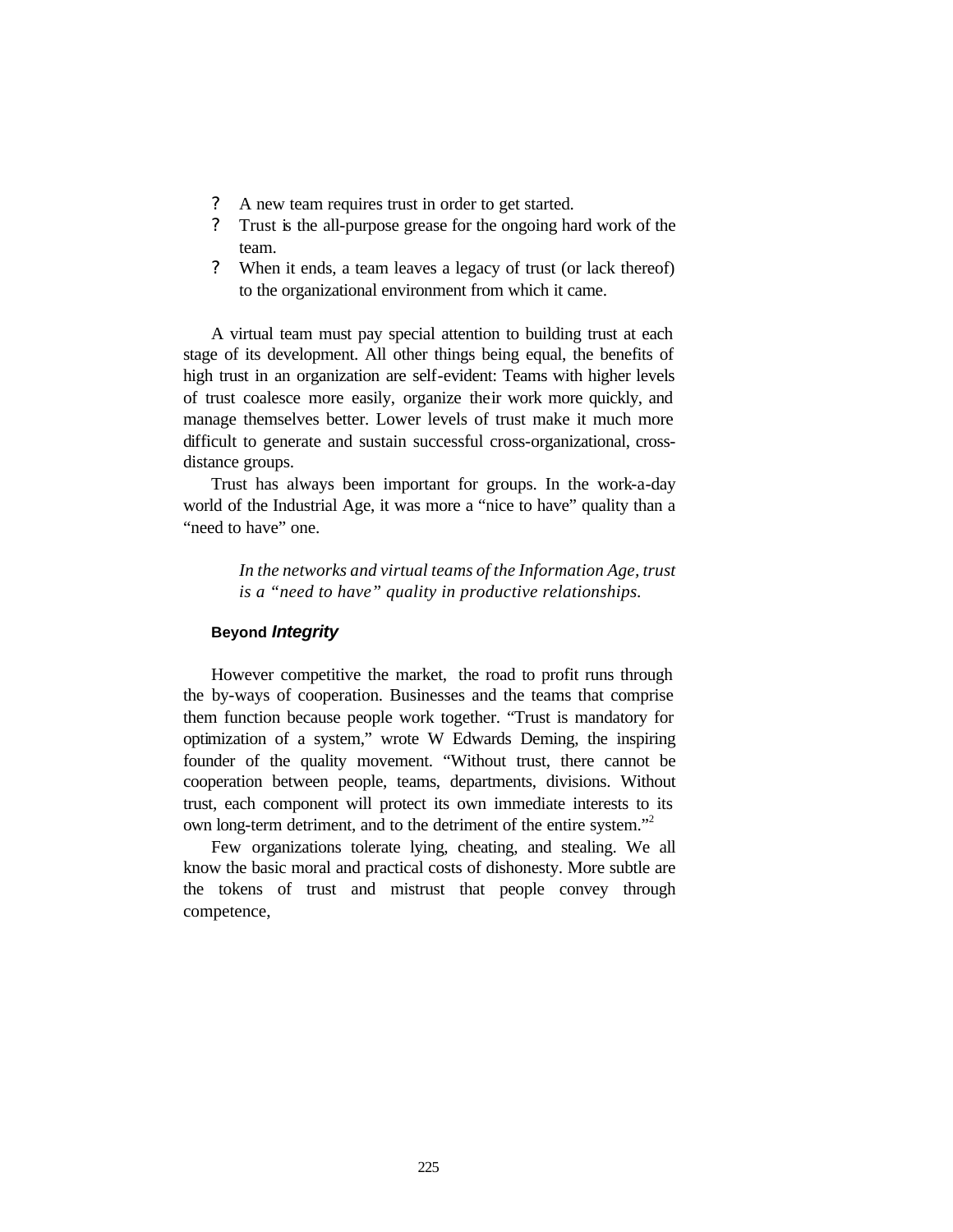rewards, and information. Each of the three virtual team elements people, purpose, and links—offers a source of trust. Each also holds a potential for mistrust that goes beyond honesty and integrity.<sup>3</sup>

### *Trusting People*

Of fundamental importance is trust in people and their competence. Task-oriented teams need more than trust in a persons integrity. If we do not trust people's competence, then we will not rely on them or the results of their work.

People demonstrate competence over time. Consequently proficiency can take longer to establish in virtual reality than it does face-to-face. Because we are just learning the skills of presenting information online, we are still in a period of skeptical acceptance of what others have to say. A person whose words read well on the screen may or may not appear to be knowledgeable in person. Likewise, proficiency can be more difficult to verify at a distance. If you can drop by someone's office, see first-hand examples of prior work, and talk with other colleagues, you can more easily evaluate their proficiency.

Occasional online interaction is just one step up from reading someone's resume. What may read well on paper may not translate into knowing someone in person. Reputation, recommendations, and resumes loom larger when people must establish relationships quickly through narrow channels. Likewise, online proficiency is easier to demonstrate in organizational cultures that support it, such as Buckman Laboratories (see Chapter 2), where the highly technical work of the company depends upon the virtual exchange of expertise.

"Trust comes from performance," says Lee Sproull, professor of management at Boston University, who has been following the development of trust and relationships in online environments for many years. "If I see this person is going to do a first-rate job with the information I provide, that [s]he won't undercut it, won't embarrass me, then I'm more likely to trust [that person]."<sup>4</sup>

Core-R.O.I., which specializes in developing labor-management partnerships, change management, and organization redesign, has operated as a virtual team since its inception in 1982. Its members are in New Mexico, Texas, Washington, DC, Iowa, and North Carolina. George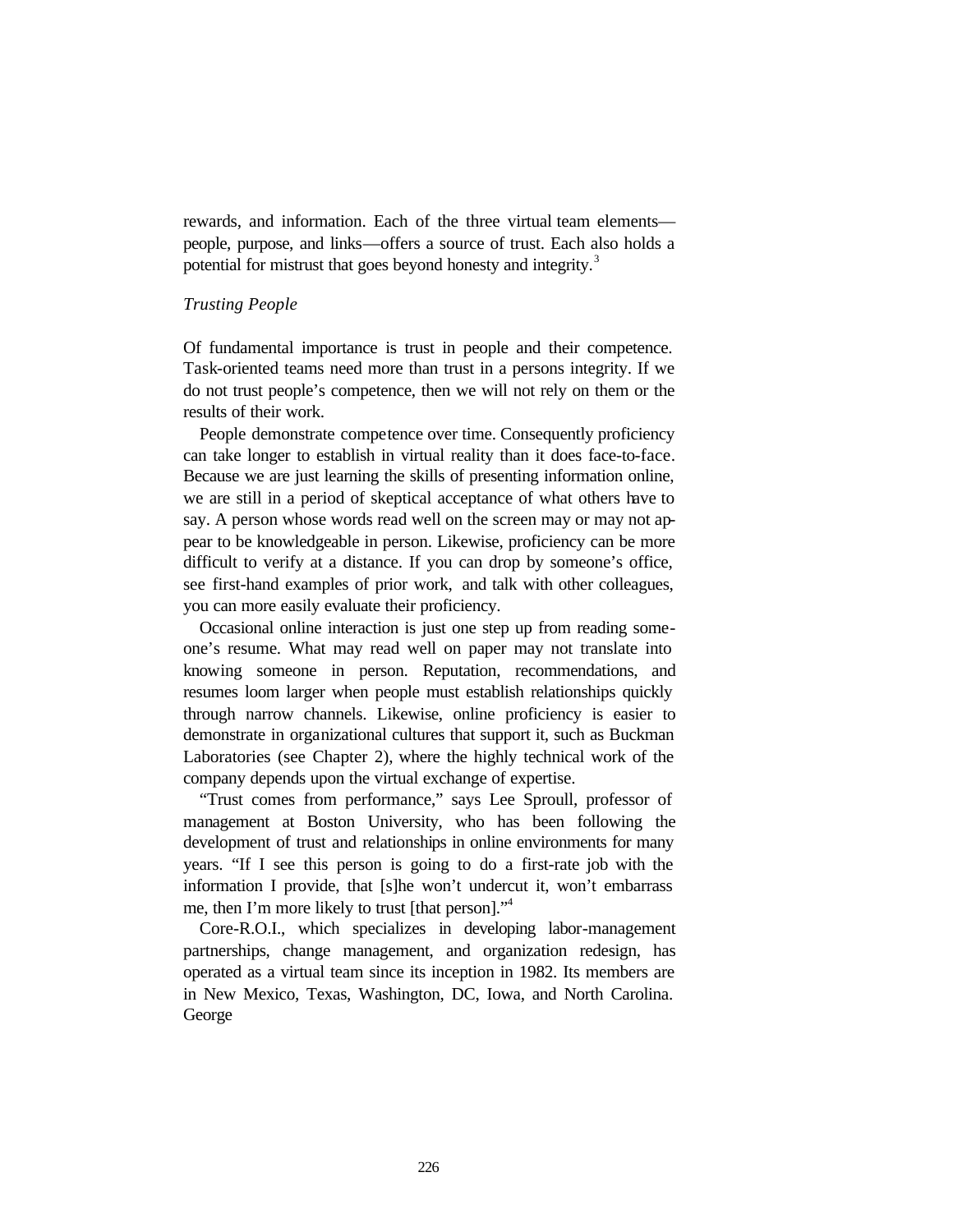Gates, a consultant and partner, reports that the group intentionally meets at least four times a year. Initially, the group devoted most of its face-to-face time to reviewing the financial aspects of their business. Today, they spend most of their time talking about their practices and what they are learning. "We get together just to get together," Gates says. "You can use as much whiz bang technology as you want, sending parts of your head around on the Internet but you can't send parts of your heart. We all know how to type little smiley figures on the end of our sentences, but great, what does that really say?"<sup>5</sup> Gates' point is that by coming together, the group renews its basic trust and belief in one another, and reinforces the values that have held them together for 15 years. Icons on a screen do not a relationship make.

#### *Trusting Purposes*

The second way that people generate trust is by their commitment to a unifying purpose with shared rewards. Conversely, nothing provokes mistrust faster than a mismatch between a team's goals and the system that rewards it. Many companies ask people to work toward cooperative goals then evaluate and reward them on the basis of their individual performances. This often arouses suspicion and provokes people to act competitively. People have highly developed fairness detectors, particularly when their employers do not recognize or, worse, violate the relationship between contribution and reward.

A large pharmaceutical firm commissioned a cross-organizational virtual team to study cost reduction but the steering committee provided very little direction. "All they said they wanted were 'deliverables,"' reported the team leader. "It was very frustrating." With no objective measures of their success and no reward in sight for a job well done, team members were reluctant to give their unbridled support to the project.

#### *Trusting Links*

Third, people must trust information and their information channels. Because virtual teams are information-intensive, they rely heavily on the quality, quantity, and availability of information, making it a prime source of trust and mistrust. People expect to have what they believe is the best-available information to do their job. Organizations must keep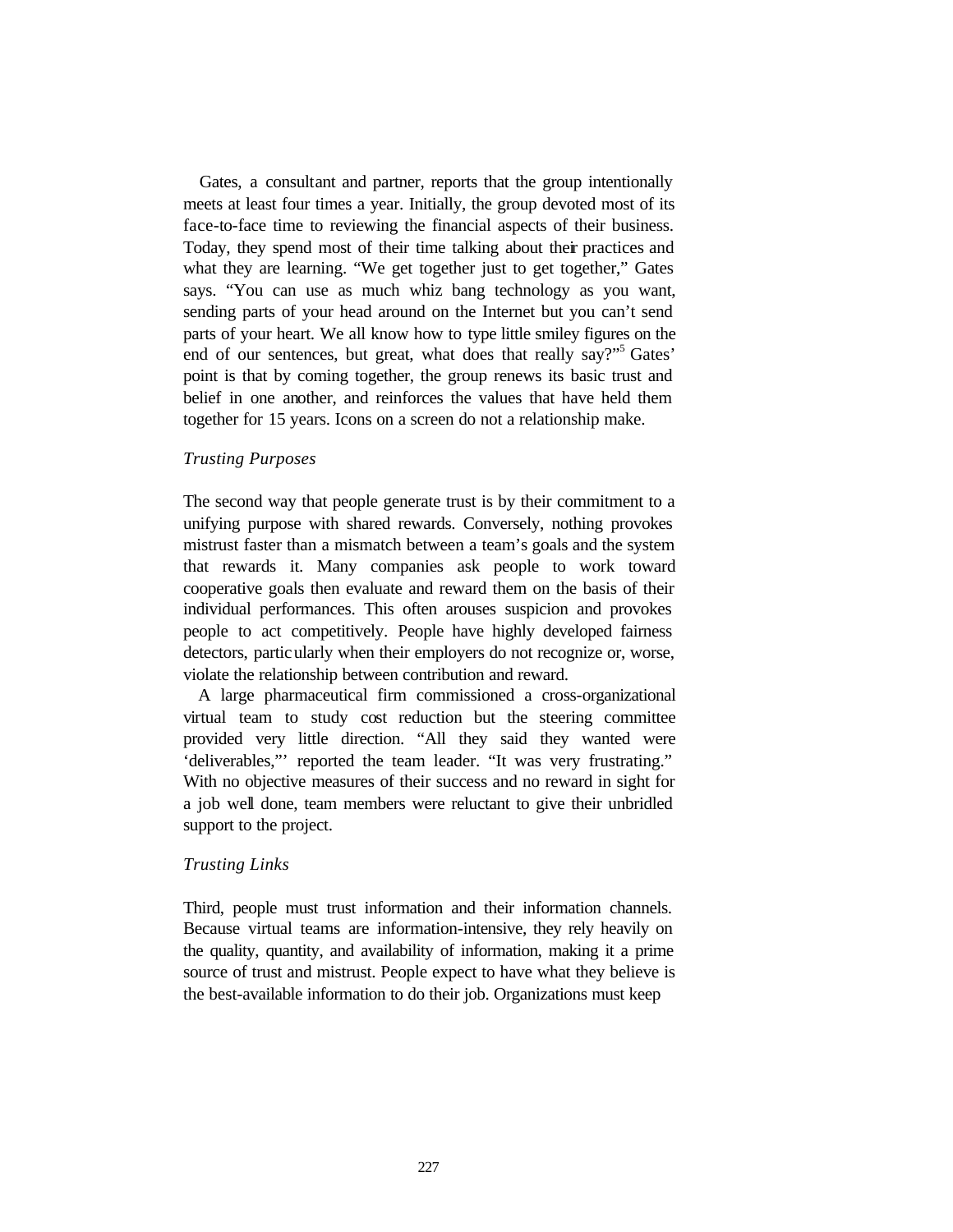some information private, such as salary and other personnel matters. Within the common space, however, partial, incorrect, misleading, and late sources of information are all potentiators of mistrust.

Open-book management<sup>6</sup> that advocates providing essential information to everyone in the organization is one way to contribute trust to the environment. If the company's financial information is available to people at all levels of the firm, then people regardless of their position are likely to feel a greater sense of trust among one another. By removing the privilege of private access to information, such companies elevate everyone's feeling of being on the inside.

Even when a company has the best of intentions, it can inadvertently create mistrust by not releasing enough information. A publishing firm with several thousand employees decided to hold an all-company meeting, the first of its kind in its history. Its purpose was to build greater communication channels among the ranks of the organization. For weeks before the meeting, rumors abounded that the company was being sold and that massive layoffs loomed. A simple memo from senior management prior to the event addressing the rumors directly could have saved the company hundreds of hours of time wasted on false speculation.

Trust is part of that difficult-to-grasp, nonmaterial world of relationships. Yet, relationships are increasingly being recognized as having true economic value. Indeed, relationships store a new form of productive capital.

## **Social Capital**

Teamwork, whether collocated or virtual, generates a double bottomline:

- ? Task success, the value of the results; and
- ? Social success, the value of the relationships.

Management invariably evaluates teams on the basis of their performance goals and the quality of their outcomes. Management also needs to evaluate teams on the quality of their interactions and the enduring relationships among members. Why does this matter? It matters because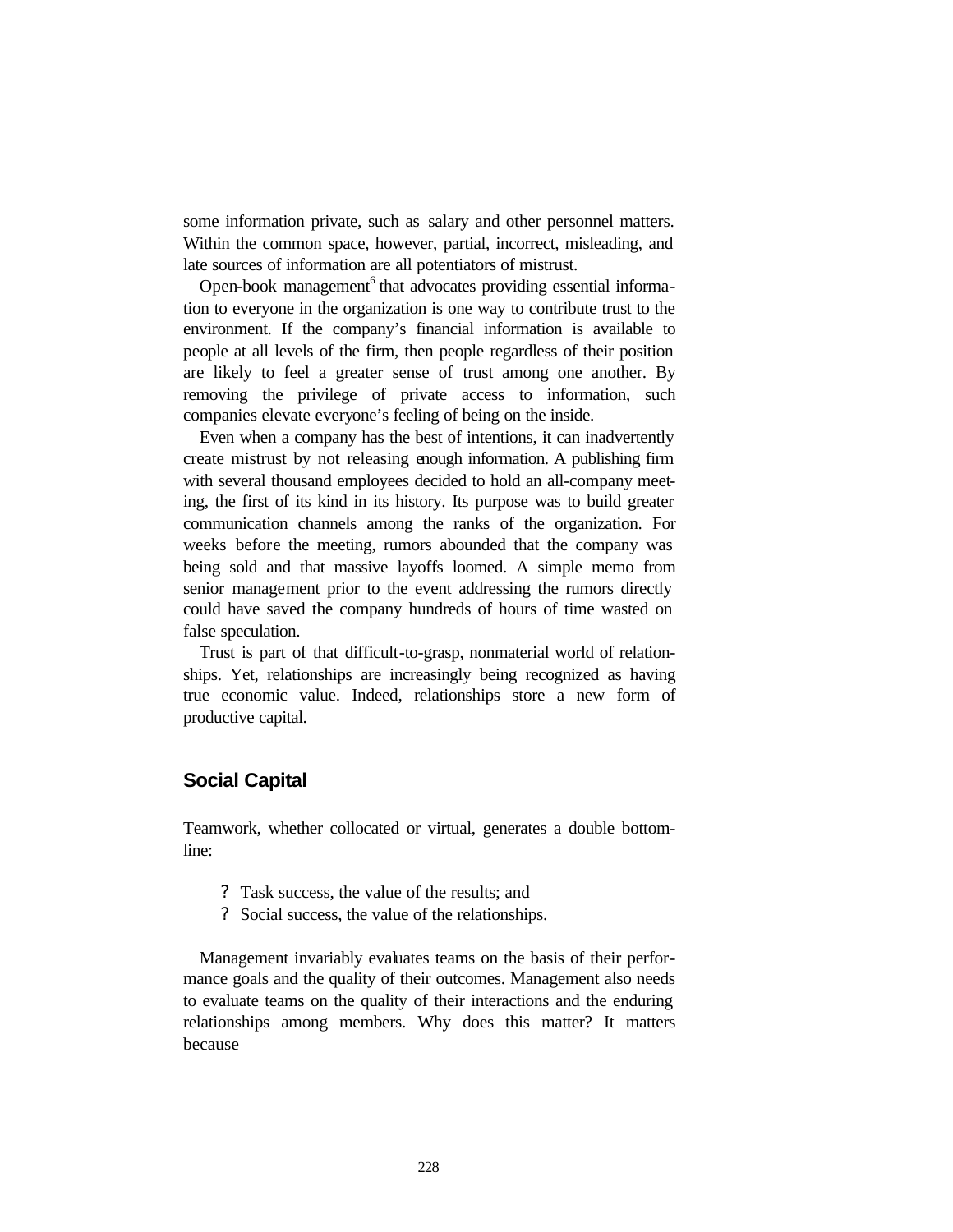every small group leaves a legacy in the larger organization. It either adds to or depletes the existing stock of "relationship resources." The legacy of relationship success accrues as *social capital.*

All organizations have relationships based on past experience, ongoing interactions, and expectations for the future. Thus, all organizations, large and small, have some social capital that is continuously growing and diminishing, a hidden source of wealth or a deficit that may presage a disastrous weakness.

### *What Is* **Social** *Capital?*

*Social capital is "the structure of relations between and among actors,"<sup>7</sup>individual or organizational.*

It is easy to demonstrate the value of social capital. Can you recall a friendship or professional relationship that you established in one team or small group that later proved to be a valuable connection in another context? Can you remember deciding to do business with an external partner, vendor, or customer because of its pre-existing organizational reputation?

Imagine the potential in your organization for better, faster, smarter relationships based on a rich network of pre-established lines of trust. Each strong relationship has a multiplier effect built into it: The "friends of friends of friends" are potentially accessible through social networks of trust. The old adage, "it's not what you know but who you know," portrays the colloquial acknowledgment of social capital.

The negative side of social capital also pertains. Do you recall cautioning others about people whom you came to distrust as a result of working with them? Did a team experience leave a "bad taste in your mouth" that affected other situations or opportunities? Have you seen previously good relationships between people or companies strained or snapped to the detriment of both? A bad experience also has a multiplier effect. People pass along news of mistrust, diminishing the capacity for collaboration within and between organizations.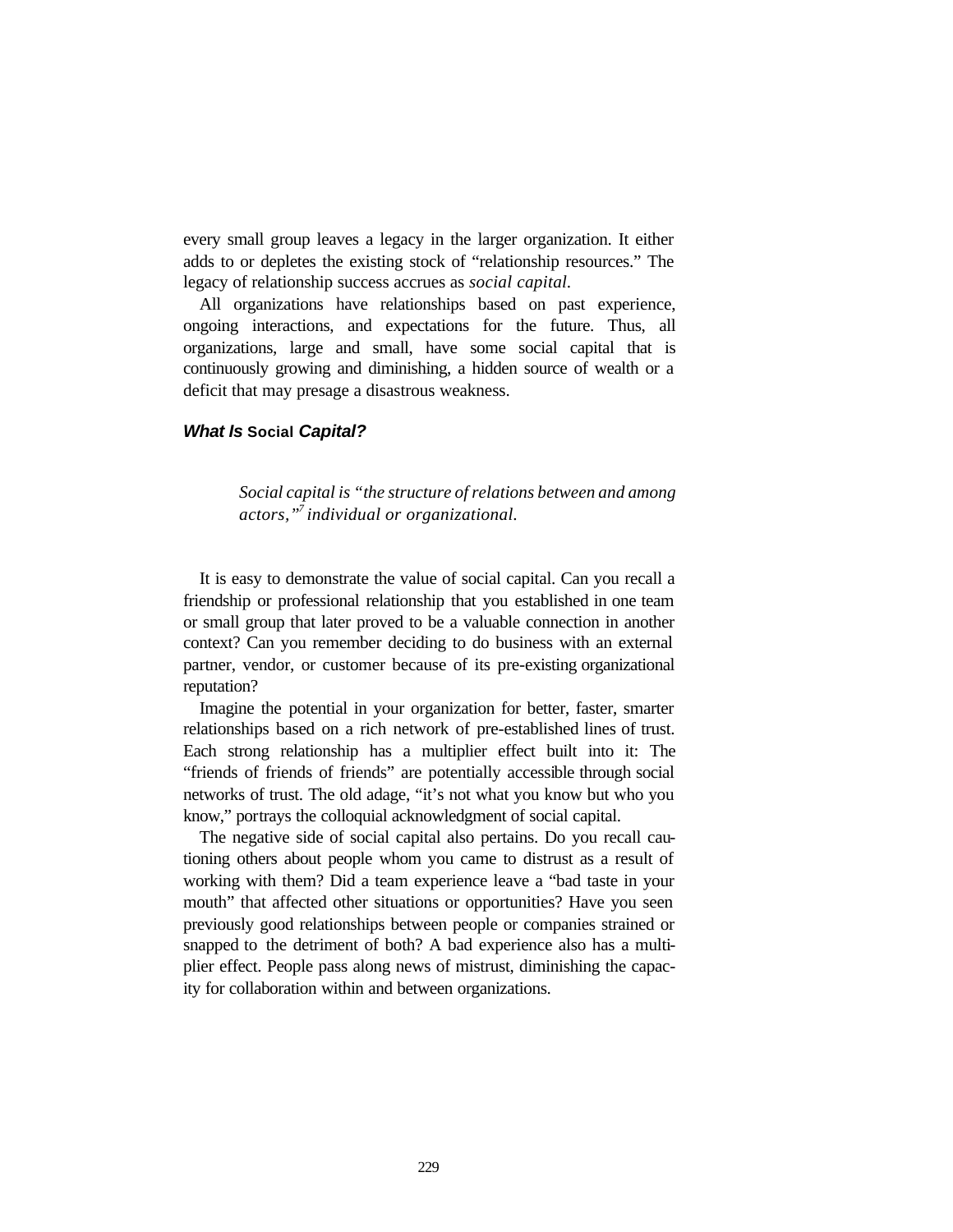#### *It is better not to team at all than to team badly.*

Social capital is a seminal idea that has been growing at the intersection of economics and sociology since its 1988 introduction in a paper by University of Chicago sociologist James Coleman.<sup>8</sup> For the most part, the idea flies below the radar of public consciousness but one mass media peek came in a 1996 ABC *World News Tonight* segment. It reported on Harvard government professor Robert Putnam's disturbing thesis that social capital is dangerously eroding in the U.S. society as a whole. Putnam illustrates his point by many measures of declining participation in civic and social events. Among them is the telling observation that while more Americans are bowling than ever before, they are "bowling alone" rather than in once-popular bowling leagues.<sup>9</sup> His influential 1993 book *Making Democracy Work* details how stocks of social capital a thousand years old were the best predictors of governmental and economic success and failure among Italian provinces in the 1970s and 1980s.<sup>10</sup>

## *How to* **Create** *Social Capital*

It is easier to form, launch, and sustain virtual teams in an environment rich in "the features of social organization... that facilitate coordination and cooperation for mutual benefit," namely:

- ? Trust
- ? Norms of reciprocity; and
- ? Dense social networks.

Putnam and his team of researchers identified these three factors as components of social capital. To work with people you rarely or never meet, you need some basis to believe in their expertise and trustworthiness. Clearly, a norm that supports dishonesty in some relationships rubs off on other relationships as the level of suspicion rises. The fragile sphere of virtual relationships requires a much higher level of trust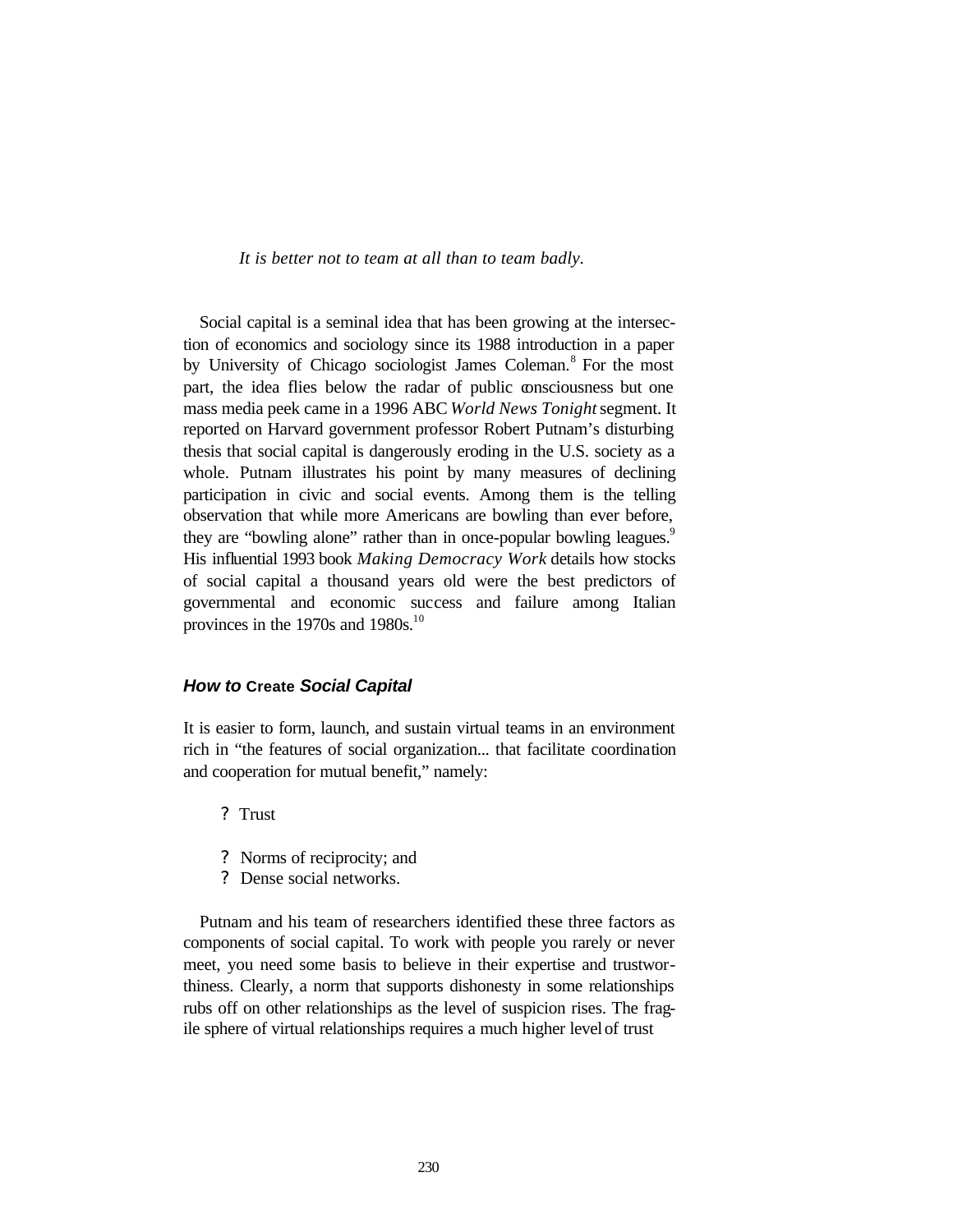than do conventional hierarchically controlled settings. Top-down control can mandate people to work together whether they want to or not. Virtual teams have only their shared trust in one another as their guarantee for the success of their joint work.

When Buckman Laboratories (see Chapter 2) began to expand into global markets, questions of integrity immediately arose. Among the concerns that employees raised was whether to pay bribes. The issue prompted the development of a code of ethics that has become central to the Buckman community. Among the 10 points in the code is this one:

"That we must use the highest ethics to guide our business dealings to ensure that we are always proud to be a part of Buckman Laboratories."

The larger organizations that house good teams almost always have strongly expressed values embodied in codes, philosophies, and principles. They invariably include trust along with integrity, teamwork, and a commitment to the value of the individual. "The Eastman Way," a pillar of Eastman Chemical Company's corporate culture, declares, "Eastman people are the key to success. We must treat each other fairly and with respect, based on values and principles: honesty and integrity, fairness, trust, teamwork, diversity, employee well-being, citizenship, winning attitude."

The norm of reciprocity—you do something for me and I will do something for you—recognizes that a favor received will somehow be repaid in the future. The oft-used phrase, "I owe you one," speaks precisely to the value of a reciprocal relationship. Business is awash in these sorts of "owe-sies": People either barter directly—I will give you this piece of business if you give me that—or they bank obligations for the future. "We will all benefit later by working together now" underscores a belief in deferred gratification.

Dense social networks, Putnam's third component of social capital, are a hallmark of healthy communities and businesses. According to his research, the more involvements people have in community life, the stronger the economies of their regions. The same idea applies to business. The more activities that people engage in together, the greater their commitment to one another. Company picnics that include employees' families, online chat rooms where people can talk about their hobbies,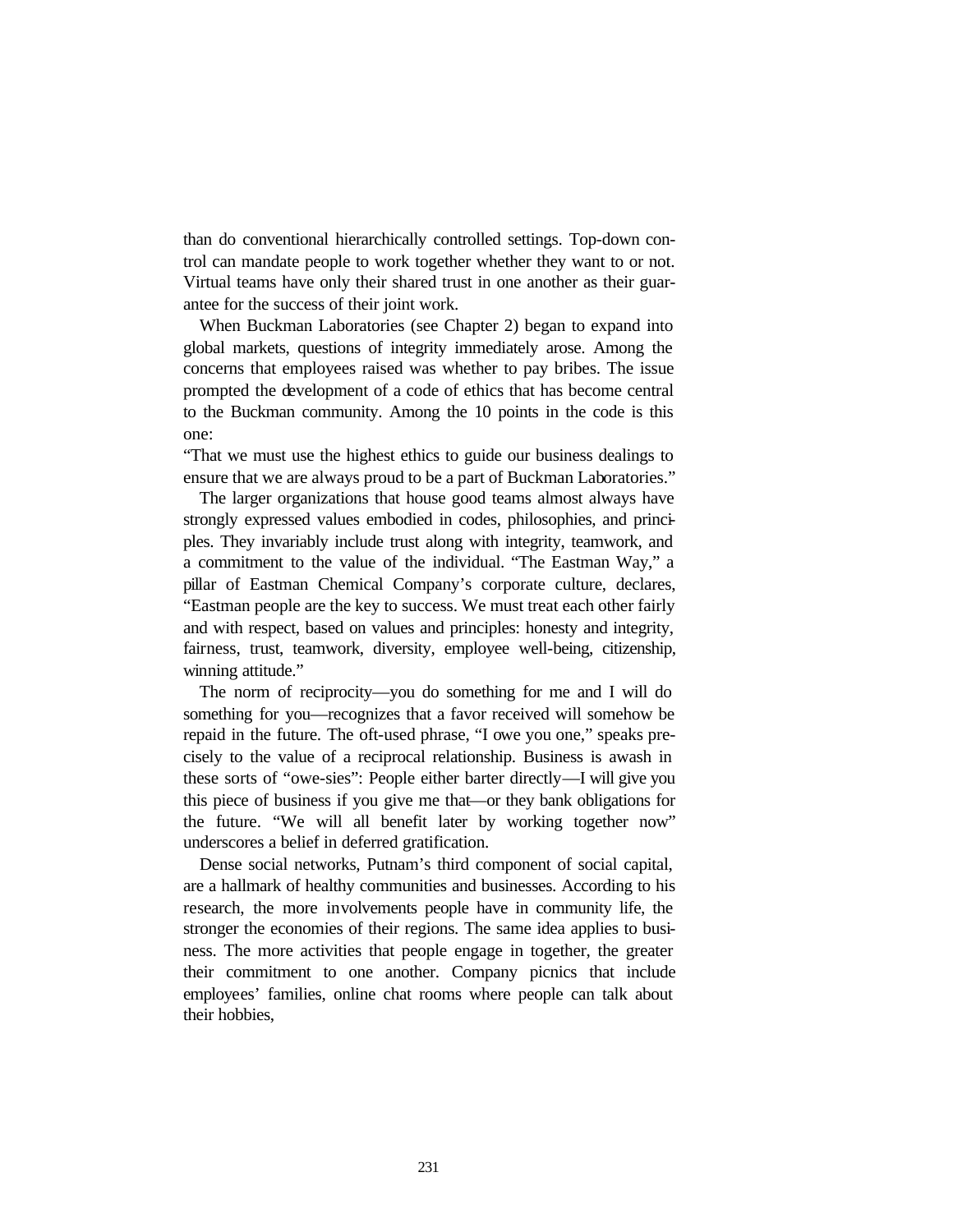and corporate support for community involvement all build social capital inside the company as well as outside.

> *Social capital is both an enabler and an outcome of good teaming.*

### *Scaling Up*

The idea that relationships of trust and cooperation can have productive benefits has sparked a revolution in the field of economic development. Social wealth, valuable in the business world, offers a powerful new development resource for people with limited human and physical capital.

At the United Nations Development Programme (UNDP), the decades-old vision of large-scale development projects has shifted to a new vision of "sustainable human development." The core of UNDP's strategy is to build social capital. Its mission is "the enlargement of people's choices and capabilities through the formation of social capital so as to meet as equitably as possible the needs of current generations without compromising the needs of future ones."" Social capital "places not just the human being at the center but, above all, the *relations* among human beings.., because they constitute the basis on which moral communities are built. Human capital seeks to improve the ability of an individual to make decisions; social capital seeks to improve the ability of a collectivity to make decisions."

The UNDP represents a large-scale application of relationship wealth, literally to whole continents. One example of UNDP's countryspanning effort to create social capital is the African Management Development Network, where the purpose is to strengthen management capacity in both public and private sectors throughout Africa.

Far from UNDP outposts around the world, in Silicon Valley, California, social capital has been rapidly accumulating thanks to the pioneering efforts of Joint Venture Silicon Valley Network (JVSVN). Since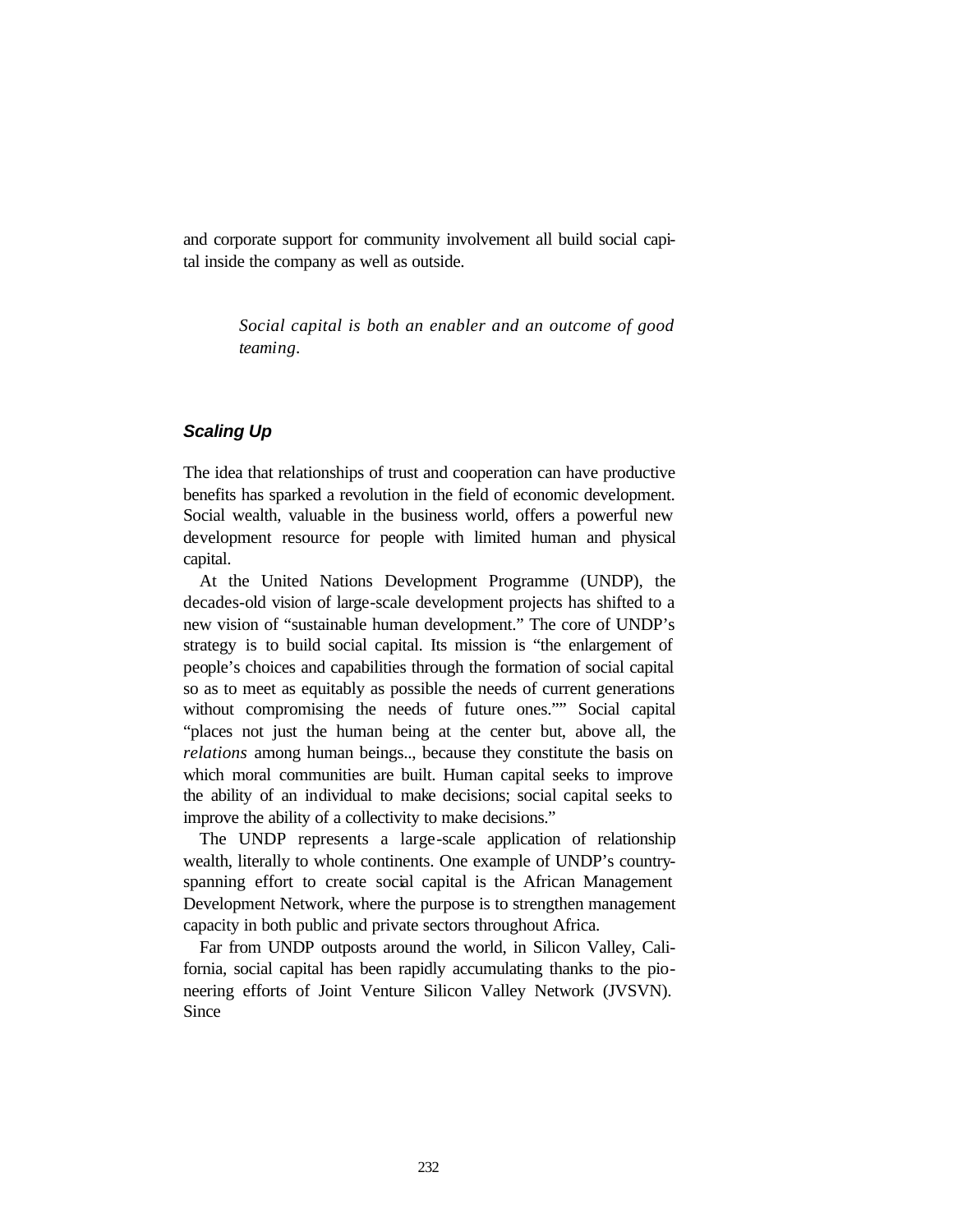1988, leaders in business, government, education, and nonprofit organizations have been working together to address the overall problems of the Silicon Valley community, spawning projects that often make headlines. NetDay, for example, the effort to wire public school classrooms in California, which became a national effort, was the brainchild of Smart Valley,<sup>2</sup> one famous offspring of JVSVN.<sup>3</sup>

In her ground-breaking book, *Regional Advantage,'<sup>4</sup>*AnnaLee Saxenian describes the culture of Silicon Valley as one that promotes collaboration across business and sectoral lines. She contrasts this "social capital building" environment with that of Boston's Route 128 region. There leaving one company to go to a competitor can be regarded as an act of heresy. From an economic standpoint, Saxenian observes that the recession of the late 1980s quickly reversed in Silicon Valley while the Route 128 region was still suffering well into the  $1990s.<sup>5</sup>$ 

JVSVN's work has inspired similar efforts in other communities that are profiled in *Grassroots Leaders in the New Economy: How Civic Entrepreneurs Are Building Prosperous Communities.* Such attempts to consciously build social capital are often the work of individual business people like Harry Brown of EBC Industries. Such entrepreneurs look beyond the traditional needs of their businesses markets, employees, and funding—to the larger environment that makes it possible to maintain and capitalize on those resources. They recognize that unless there are highly trained people with the right skills coming out of universities, the local labor pool will top out and growth in the knowledge-based economy will stifle. Issues like this concern civic entrepreneurs and their colleagues in regional economic development collaboratives.<sup>'6</sup>

### *Starting Small*

Social capital affects every level of human organization and society:

? Every virtual team member whom we interviewed—whether in a group of 5 or 50—affirmed the singular significance of trust within and between teams;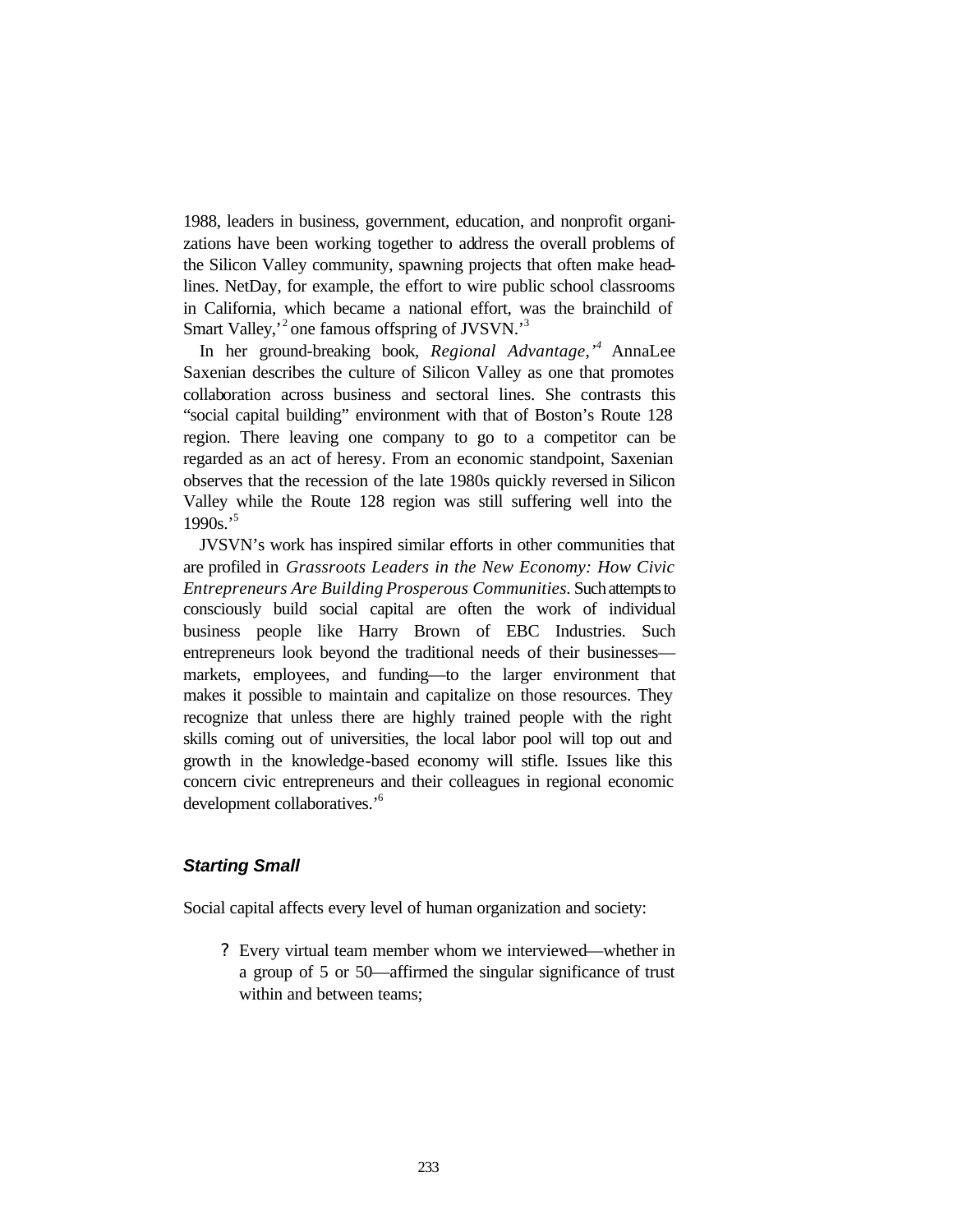- ? The half-decade-old multidivision team developing Hewlett-Packard's worldwide distributed product information management system (PIM System) gains long-term value from trust and relationships;
- ? Companies like Eastman and Buckman Labs show the value of trust for growth and profit at the enterprise level;
- ? Saxenian draws conclusions about the value of relationship riches within states or regions in her comparison of high-tech industries in California's Silicon Valley and Massachusetts' Route 128 high-technology business beltway;
- ? Putnam and his colleagues documented the impact of stored trust at the country level through the example of Italy; and
- ? The UNDP illustrates the value of relationship capital that reaches across countries.

Great efforts begin with small ones. Small groups, constituting the "cells" of all larger organizations, fundamentally comprise human societies at all scales in all sectors.<sup>17</sup> Trust originates in teams as well as in other small groups—families, friendships, and myriad formal and informal associations based on shared interests and common concerns.

Even with its vast global purview, the UNDP recognizes that the formation of social capital starts small. "It gives the edge to small scale [as] it is in such contexts that social capital is most effectively formed."<sup>8</sup>

## *To grow trust, small is beautiful.*

For goal-oriented, task-based business organizations, *teams* are the "cells." At work, we interact with others for largely task-oriented purposes. We cannot avoid teaming. We can only team well or badly, consciously or unconsciously.

Thus, we will accrue or deplete our corporate social capital with every small group in the organization, whether we consciously acknowledge the value of relationships or not.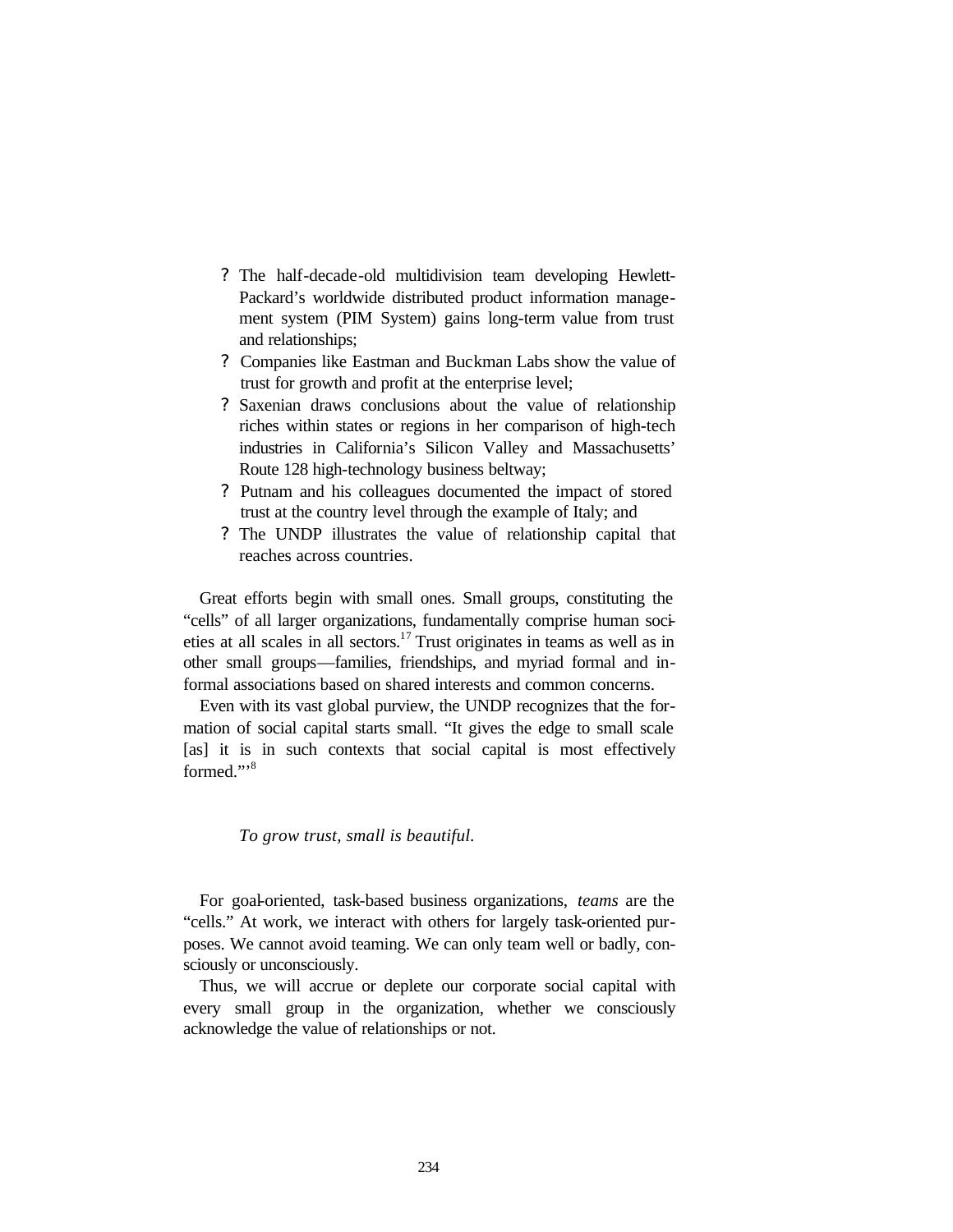## **Capital over the Ages**

Virtual teams include features from all the eras of human organization. Success demands both ancient skills of small group interaction and cooperation *and* emerging skills of communications and knowledge development. Virtual work brings human beings on a great return to their earliest roots—as small groups that cross "family" lines.

The 21st-century return to our many-millions-year-old-roots carries a quiver of new collaborative tools of awesome power. Social capital is an old form of wealth, albeit largely unacknowledged. Suddenly, however, we have new ways to create and magnify it outside the confines of physical spacetime limits. With the ability to reach across great distances without having to travel them physically, we are able to build communities of high trust that circle the globe.

Unlike human and physical capital, individuals cannot possess social capital. It lies in the web of relationships among us and mingles with other means of generating wealth.

## *The Evolution of Capital*

Capital—physical, human, or social—facilitates productive activity. Forms of capital have accumulated over the great eras of human civilization:

- *? Human capital* is a concept developed in the 1960s as a way to describe the value of the people part of the work equation, the skills and knowledge of individuals. The oldest form of capital, reaching back to the earliest societies, it is rooted in people's ability to survive in the world around them. As environmental challenges change, so do the attributes of survival and success that make up human capital. Thus, new knowledge-based skills that people need in the Information Age replace many of those required in the Industrial, Agricultural, and Nomadic eras.
- *? Social capital* is the complement of human capital, reflecting the community skills that have co-evolved with individual skills. People working together generate webs of social capital. **Hunters**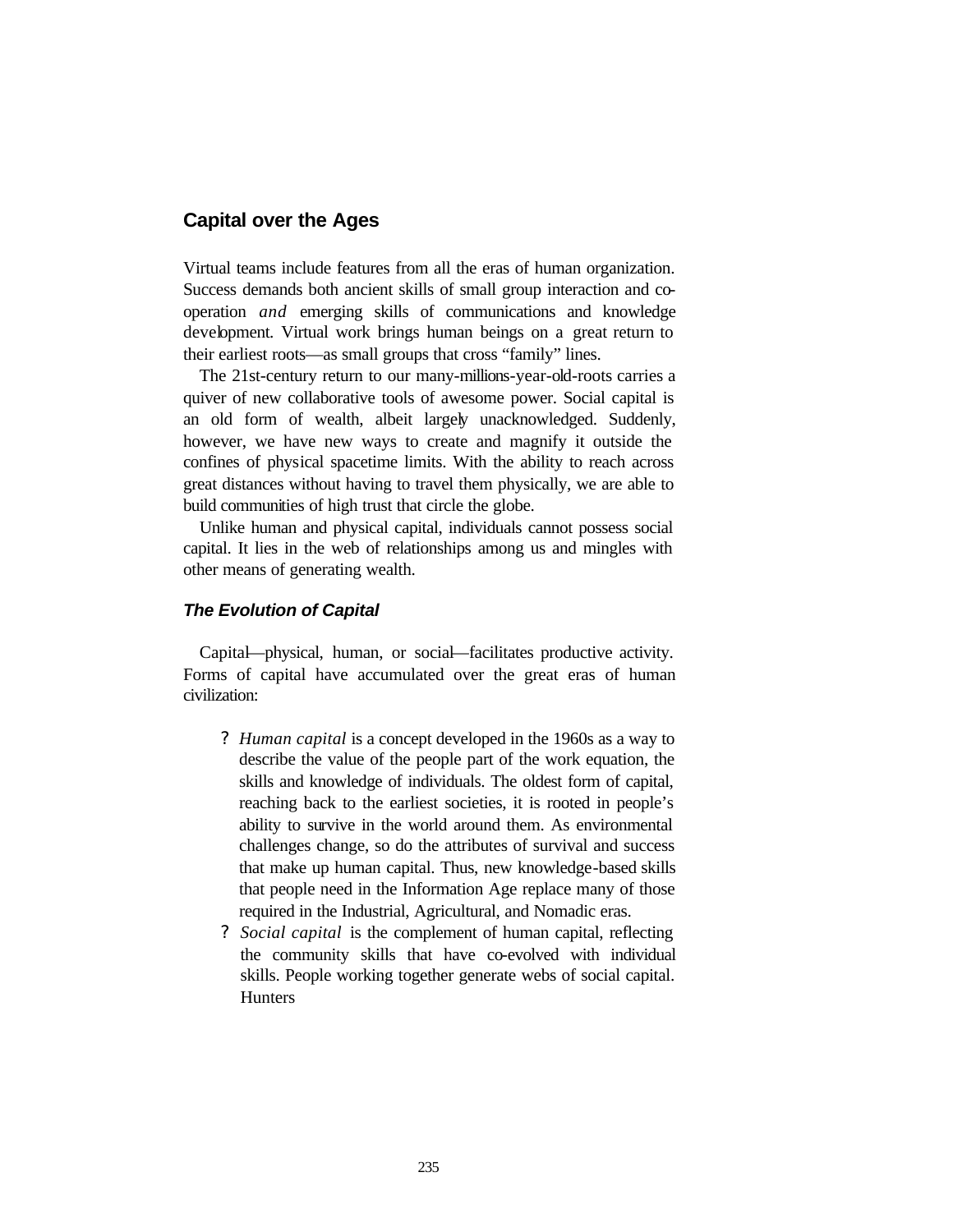and gatherers compensated for resource scarcity by pooling their communal smarts. Today, people can form social capital abundantly and omnipresently, no longer constrained by space and time.

- *? Land capital* harks back to the economic basis of the Agricultural Era. With farming and herding, people used land in an entirely new way to provide a relatively predictable food supply. In domesticating aspects of nature, human beings took a dramatic leap in scale and civilization. In humanity's earliest period, people prized but did not individually own the land and its bounties. In the next era, the hierarch, whether high priest or warrior, possessed the land. Herein lie the origins of ownership.
- *? Machine capital* became the great engine of economic growth in the Industrial Era. Technology rolled on with the laws of motion, remaking the world from hand tools to locomotives. People generated new fortunes with productive machinery, but fields remained fertile. Land did not cease to have value as machines became dominant. Even at the end of the 20th century, people still perceive technology as the most potent force in economic growth.
- *? Knowledge capital,* as an organizational source of productive capacity, resides in all the shared repositories of information and learning. Digital cyberspace offers a vast new domain for this old source of wealth that is newly powerful and available in historically novel ways. At the millennium's turn, information products and services spur growth and hope for an expanding economic future for all.

The recognition of knowledge capital and its value are at the competitive cutting edge of the global marketplace.

> *Shared knowledge will be the dominant productive source of2lst-century economics with consequences we cannot now even imagine.*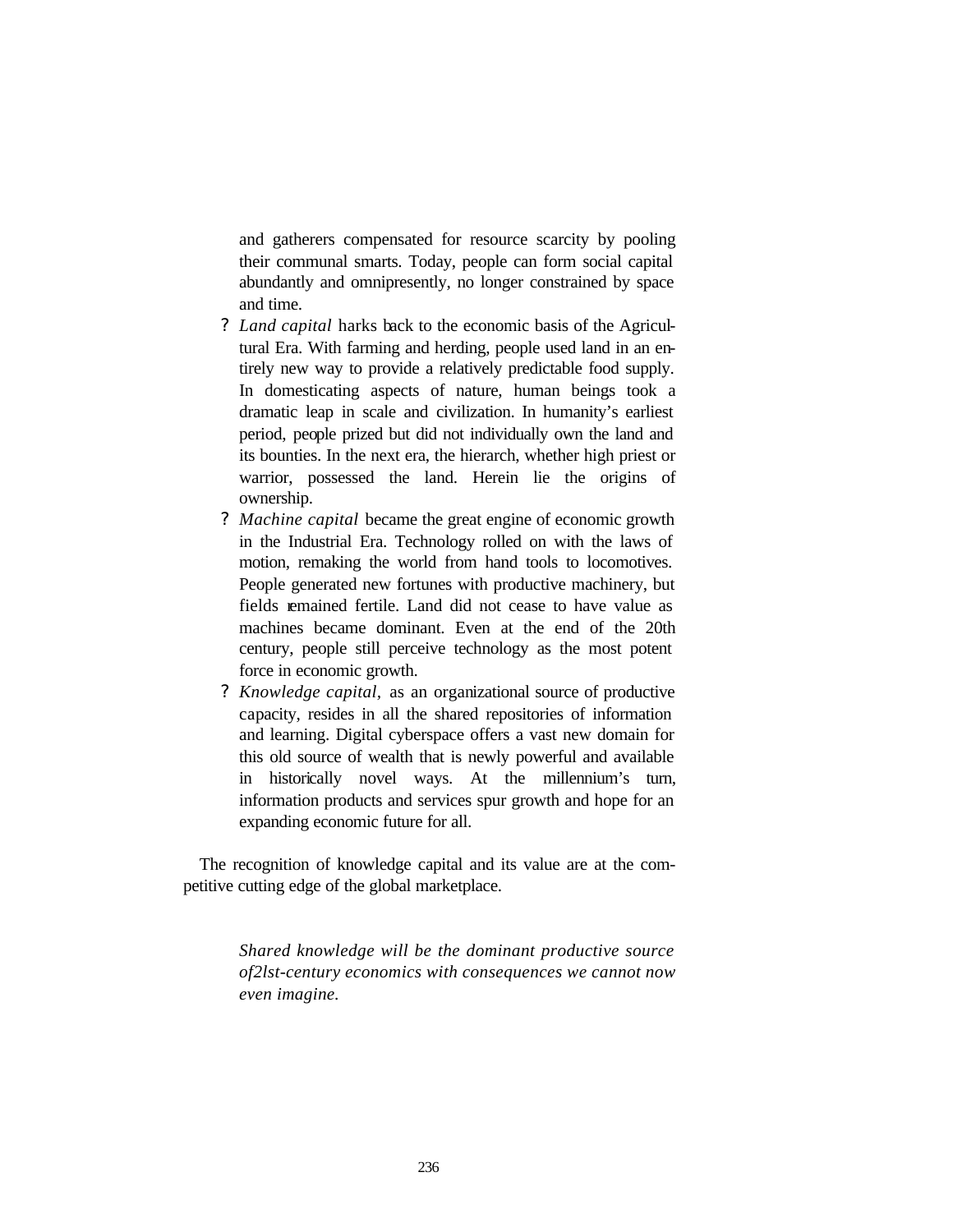#### *Accumulating Capital Virtually*

Virtual teams possess human capital *in* their members, and social capital *between* their members. They utilize physical capital that is *outside* people through their meeting facilities and communication infrastructures.

Cross-boundary groups also generate knowledge capital that exists in all three forms: *inside* people in memory and internal cognitive models; *outside* people in commonly accessible information such as databases; and *between* people as they connect parts and pools of knowledge together and develop enduring understandings.

All virtual teams, whatever their specific tasks, can increase human, social, and knowledge capital in particular. By working with more people in more places, human capital increases as individuals meet new challenges and acquire new competencies. Social capital accumulates as virtual team members vastly expand the number and diversity of their relationships. Because of their physical separation, virtual teams have an obligation to make knowledge capital explicit and accessible.

By stretching the bounds of human capability, virtual teams offer value far beyond their immediate functions: They stretch the reach of the social capital they generate outside their immediate physical locales. Although many of their elements have ancient roots, today's virtual teams look out over vistas of virtual places never before seen by human eyes.

The new frontier is not far away; it is everywhere.

## **At the Frontier**

*Cyber frontier:* We and other writers have perhaps too often used the frontier analogy with respect to cyberspace. Thus, it is worth listening to someone who has been to "the end of the earth" for a reminder of just how really appropriate it is.

John Lawrence, who organized a World Wide Web site for the 1995 United Nations Fourth World Conference on Women in Beijing (see Chapter 7), is a fascinating character among those involved in the creation of electronic places. At one time a geological explorer for the New Zealand Antarctic Research Programme (Lawrence Peaks, which is part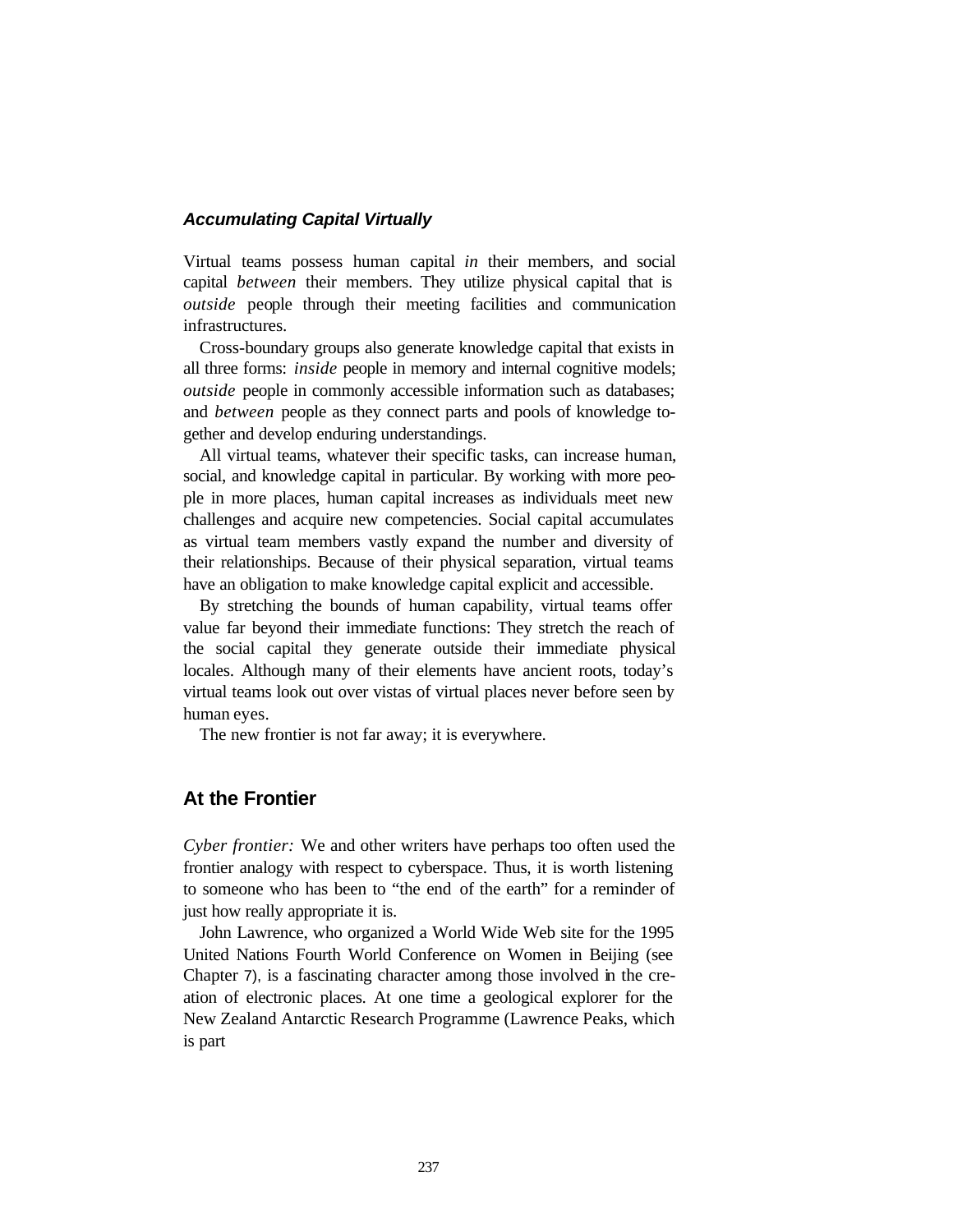of the Transantarctic Range in Victoria Land, Antarctica, is named for him), he says today: "One simply trades one form of frontier for another. I know the feeling of stepping out onto land that no human in recorded history has stepped on. It was a feeling very similar to what cyber people are feeling now as they go out into this peculiar virtual world."

Lawrence continues, "There's an adrenaline rush as one goes over new surfaces, seeing completely new vistas that have never before been seen by the human eye. It's incredibly exciting and each person has his and her own way of coding all that. But this is different and more intriguing because explorers have gone out into new territory in physical space for hundreds of years. That particular adrenaline rush has been described for generations. But this new one has barely been described for a generation and that's a rush in itself."

Of course, cyber explorers can be anywhere.

#### *Protecting Prairies with a Screwdriver*

Sitting in Fergus Falls, Minnesota, population 12,000, Peter Buesseler is a pioneer in the use of virtual teams. He is a key node in the Great Plains Partnership (GPP), the initiative of 13 western states, three Canadian provinces, two Mexican states, numerous federal and local agencies, American Indian tribes, environmental and agricultural organizations, businesses, and landowners concerned with the viability of the Great Plains.'<sup>9</sup> He is also "Webmaster"<sup>20</sup> of the GPP World Wide Web site.

"How am I protecting prairies while I'm going around with a screwdriver in my pocket?" asks Buesseler, Minnesota's State Prairie Biologist, and friend to many Minnesotans who are trying to get online. "We're in a rural part of the country here and e-mail is not much available. I'm often involved in helping people I need to work with find out what kind of access is available to them. I talk to the telephone companies for them, and then take my screwdriver with me to their offices or homes to attach their modems."

Ten years ago, Buesseler could not even type. Since then he has turned himself into "a little techie," he says, in order to be able to reach the people he needs to work with. "It's a lot easier for me to do it than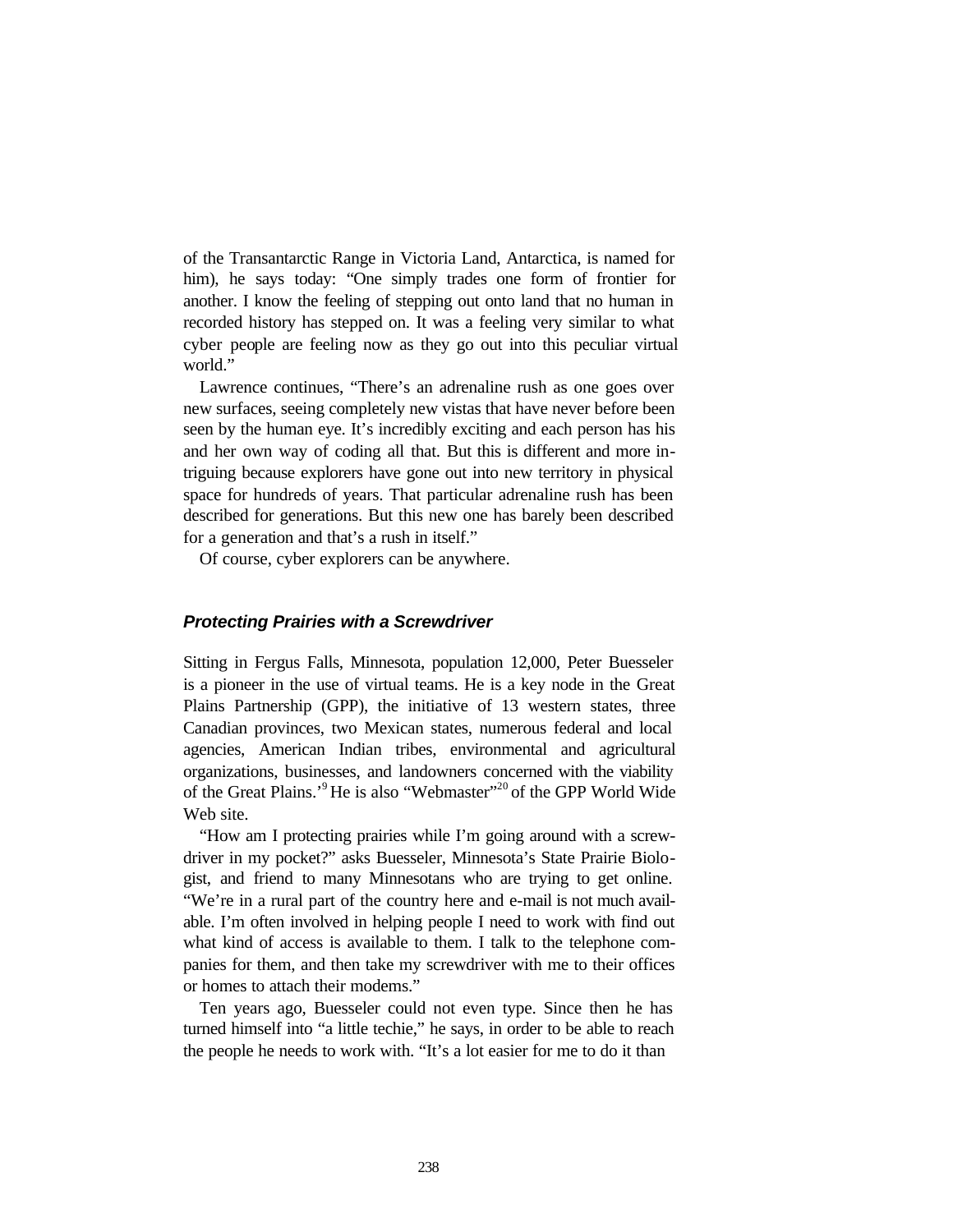for them to wait three months if they made the same request from their data centers. It builds a relationship that is not as structured. We can ask each other for things that we might not think to ask each other. It's a barn-building type of arrangement which gets at the core of my work." We conducted our interview with Buesseler, along with two of his colleagues, Brian Stenquist, a senior planner in Minnesota's Division of Fish and Wildlife, and Susen Fagrelius, who consults to the state's Department of Natural Resources, via conference call, naturally, as the three of them were 300 miles apart and we were in Boston. At one point Buesseler said, "I am sitting here mentally doodling spider webs which are held together and anchored at key strategic points all the way around. But the material that it takes to hold them together is pretty minor. It's both very delicate and incredibly strong at the same time. A spider can walk across it but other insects that try to walk across get entangled."

Buesseler clearly draws the analogy to the network that each virtual team spins—at once fragile but strong, unique yet constantly changing, dependent on its environment that it reconfigures to its best advantage.

"You can tell the species of a spider by the pattern of its web. Each is different and no spider will ever make the same web twice. It's always dependent on the environment. Is it using a twig or a doorway? In the morning, it is beautiful and glistening, but it is in constant need of repair and demands a lot of upkeep. Its design is always contextual, always aware of its environment and drawing its elements together." The same is true for virtual teams.

#### *Changing the World*

Visions of the future are replete with new technologies, mostly extensions of the current state-of-the-art, and their impact on business and everyday life. The most profound change in the next few decades, however, may well be organizational as a trend thousands of years old suddenly reverses.

Society established the "bigger is better" trend in organizations long ago. At the dawn of the Agricultural Era, the average size of camps suddenly grew from a nomadic 20 to a farming community of 200. "Bigger"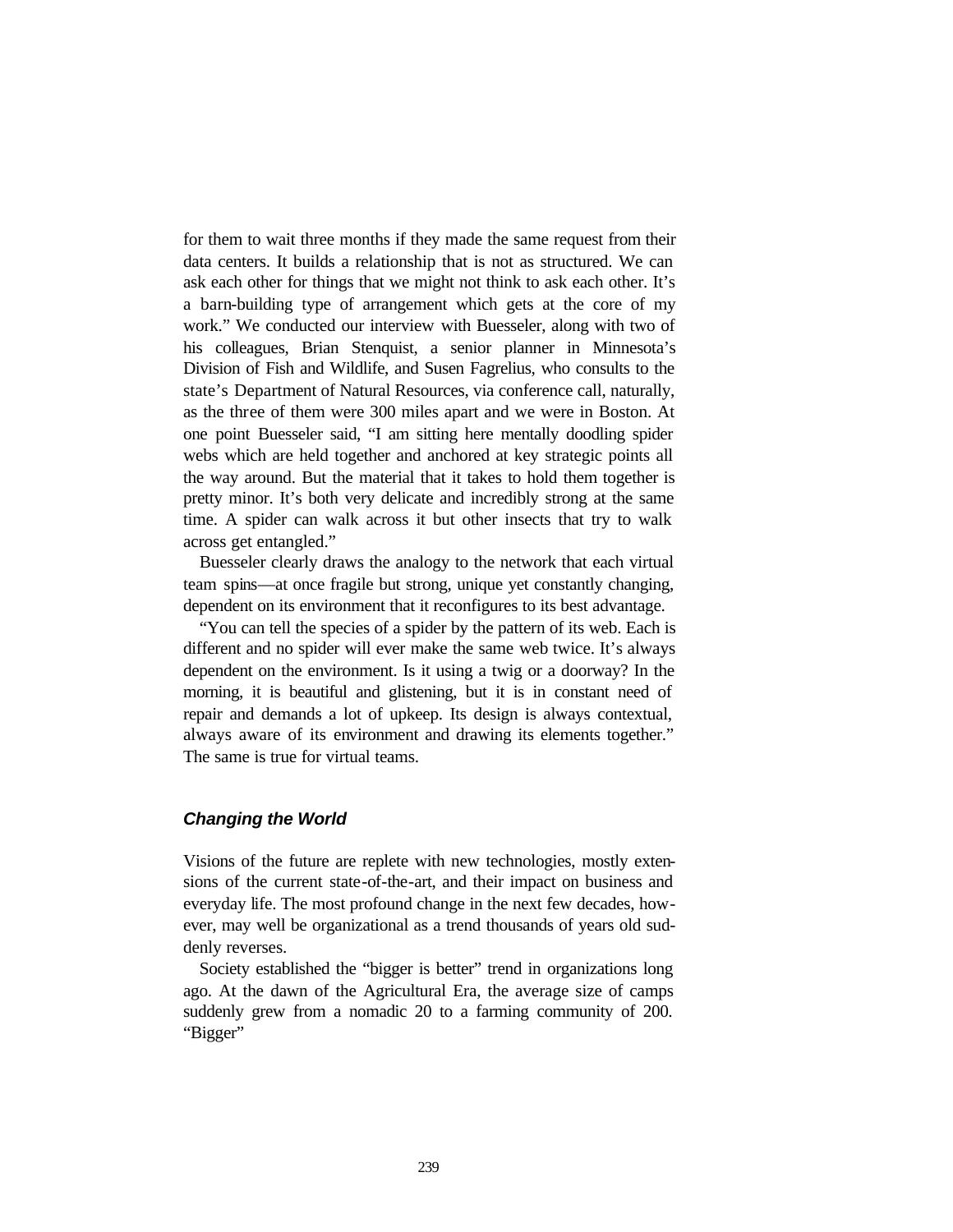has had a largely uninterrupted run for 12,000 years until the end of the 20th century. In a comparative nanosecond of evolutionary time, centralization has reached global limits. Expanding information access has rendered hierarchical control both difficult and unnecessary.

The 21st-century trend will be that "smarter is better." Smarter teams and small groups of all types are the cells of more intelligent organizations of every size and sector, from family to humanity as a whole.

Imagine kicking our ability to team up a level. Improving our collective capabilities of teaming improves everyone's ability to solve their own problems. With more effective working groups we also can take up challenges with others that are currently impossible to achieve. This is true whether the scale is a few entrepreneurs who form a flexible business network or a group of countries who organize to meet the challenge of global warming.

Communication technologies and computer networks—in particular the Internet—are underwriting this moment of pregnant potential. Astonishingly enough, the possibility of a leap in social capability will bring individuals and small group relationships back to center stage.

Americans enshrine their personal freedom and independence in their Bill of Rights, the first right being that of free speech. In its 1996 opinion extending First Amendment rights to cyberspace, a three-judge U.S. federal panel wrote:

> *The Internet may be fairly regarded as a never-ending worldwide conversation. The government may not, through the [Communications Decency Act], interrupt that conversation. As the most participatory form of mass speech yet developed, the Internet deserves the highest protection from governmental intrusion.<sup>2</sup> '*

As more people become interconnected through computers, our human capacity for both independence and interdependence increases. We are creating new environments where both competition and cooperation